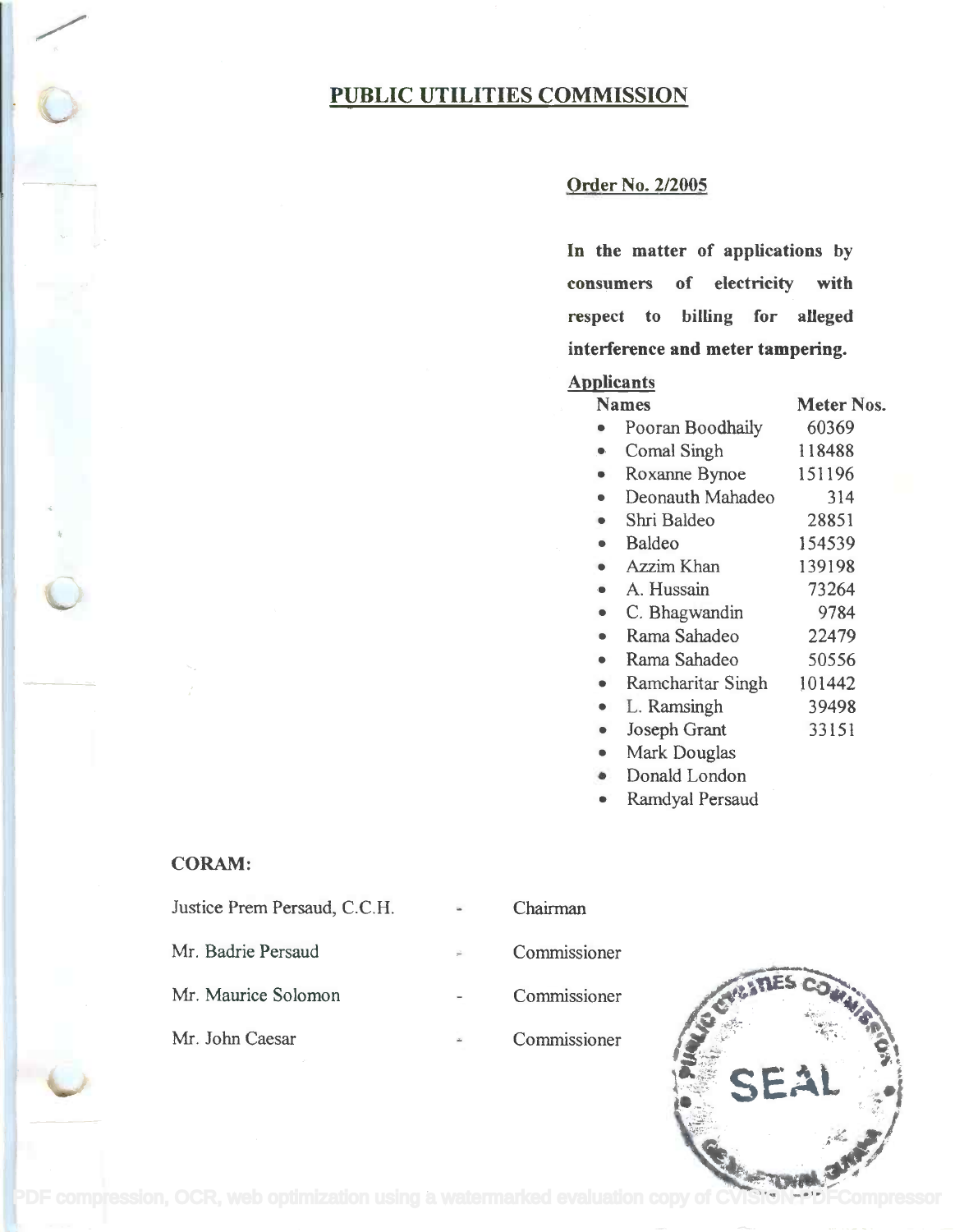### Appearances:

#### Guyana Power & Light Inc.:

Mr. Timothy Jonas

Attorney-at-Law

#### Consumers:

Mr. Nigel Hughes

Ms. E. Cox

Attorney-at-Law

President, Guyana Consumers Association

#### DECISION

WHEREAS several consumers have filed complaints against Guyana Power & Light Inc. alleging that the Utility Company is accusing them of unauthorised interfering with the meters causing them not to be properly metered, and as a consequence claiming large sums of money on a retroactive basis.

Despite requests to the Company to supply the evidence of the alleged unauthorised interference it did not supply any such evidence, but shortly before the date for hearing supplied some information with respect to the complaints.

In response the Company disclosed that it revisited five premises of complainants and granted credits to four. There was no explanation for the non-revisit to the other consumers.